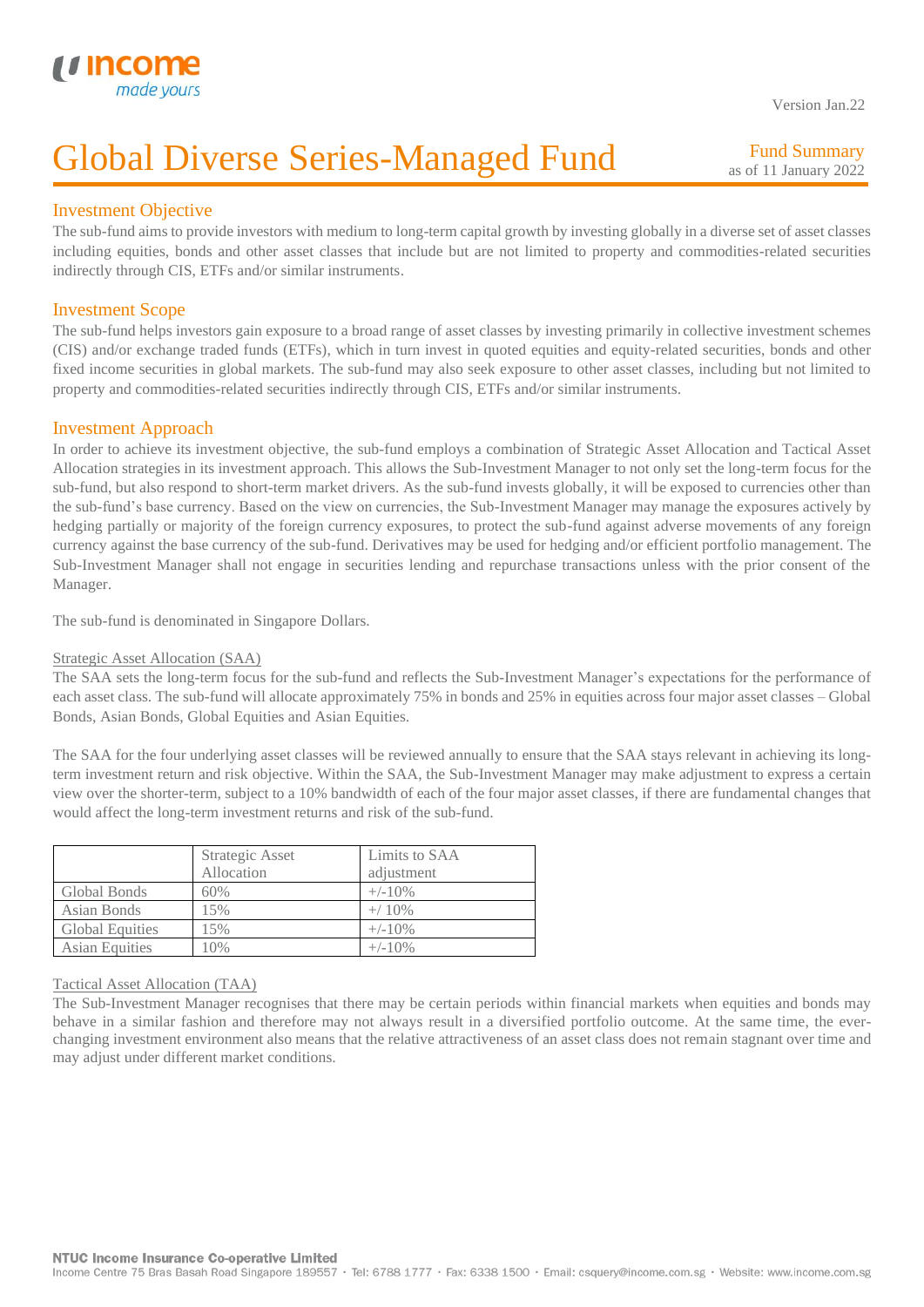

I

Version Jan.22

# Global Diverse Series-Managed Fund

Fund Summary as of 11 January 2022

Through TAA, the Sub-Investment Manager may invest in a broad range of asset classes in the domestic and global markets, including but not limited to equities, fixed income and alternative assets, up to a maximum of 25% of the Fund's assets. The TAA will be adjusted in a dynamic and flexible manner depending on current opportunities and the stage of the market cycle.

By considering a broad range of asset classes across various regions, sectors and styles, the Sub-Investment Manager attempts to increase the probability of achieving the investment objective in a consistent manner over the long-term. For example, asset classes such as commodities and inflation-linked bonds have a natural inflation hedge which helps the portfolio to better withstand inflationary periods. Government bonds, gold and cash, which tend to be defensive in nature, will help protect the portfolio from downside in periods of weaker growth and falling inflation.

Through a combination of SAA with a long-term focus, and TAA strategies designed to be flexible to capture opportunities wherever they arise, the Sub-Investment Manager seeks to deliver consistent and stable returns through all stages of an economic cycle.

Both SAA and TAA decisions are underpinned by a disciplined and rigorous research process harnessing the expertise of multi-asset professionals across the globe to produce in-depth research across a broad range of asset classes and sub-asset classes such as equities, credit, government bonds and alternatives such as gold and commodities. When assessing the attractiveness of each asset class and sub-asset class, quantitative and qualitative factors are considered before a score is assigned and presented to the global multi-asset investment team for debate and discussion.

#### Fund Selections

The SAA will be mainly invested via the 4 core sub-funds that resides under NTUC Income ILP sub-funds, i.e. Global Bond Fund. Asian Bond Fund, Global Equity Fund and Asian Equity Fund.

The TAA will be implemented using a wide selection of the list of investible CIS and ETFs. This allows the Sub-Investment Manager to express its preferences nimbly and according to asset class views underpinned by its global multi-asset research process.

# Fund Details

| <b>Launch Date</b>               | 11 January 2022                                                                                                                                                                                                                                                                                                   |
|----------------------------------|-------------------------------------------------------------------------------------------------------------------------------------------------------------------------------------------------------------------------------------------------------------------------------------------------------------------|
| <b>Fund Manager</b>              | NTUC Income Insurance Co-operative Limited                                                                                                                                                                                                                                                                        |
| <b>Sub-Investment Manager</b>    | Schroder Investment Management (Singapore) Ltd                                                                                                                                                                                                                                                                    |
| <b>Custodian</b>                 | The Bank of New York Mellon                                                                                                                                                                                                                                                                                       |
| <b>Dealing Frequency</b>         | Every business day                                                                                                                                                                                                                                                                                                |
| <b>Premium Charge</b>            | Please refer to "Fees and Charges" in section 4 of the Product Summary for ILP.                                                                                                                                                                                                                                   |
| <b>Annual Management Fee</b>     | 1.15% p.a. The Annual Management Fee is not guaranteed and may be reviewed from time to time.<br>However, it shall not exceed 2.0% of the sub-fund balance at any point of time.                                                                                                                                  |
| <b>Inclusion in CPFIS</b>        | Yes (CPF OA and CPF SA)                                                                                                                                                                                                                                                                                           |
| <b>CPFIS Risk Classification</b> | Medium to High Risk, Broadly Diversified                                                                                                                                                                                                                                                                          |
| <b>Structure</b>                 | Single Fund. The units in the sub-fund are not classified as Excluded Investment Products                                                                                                                                                                                                                         |
| <b>Benchmark</b>                 | 60% Bloomberg Barclays Global Aggregate Credit Index (SGD Hedged)<br>15% JP Morgan Asia Credit Investment Grade Index (SGD Hedged)<br>15% MSCI World Index in Singapore Dollars<br>10% MSCI AC Asia ex Japan Index in Singapore Dollars<br>(The combined benchmark is reflective of the SAA of the ILP Sub-Fund.) |
| <b>Subscription Method</b>       | Cash / SRS / CPF OA / CPF SA                                                                                                                                                                                                                                                                                      |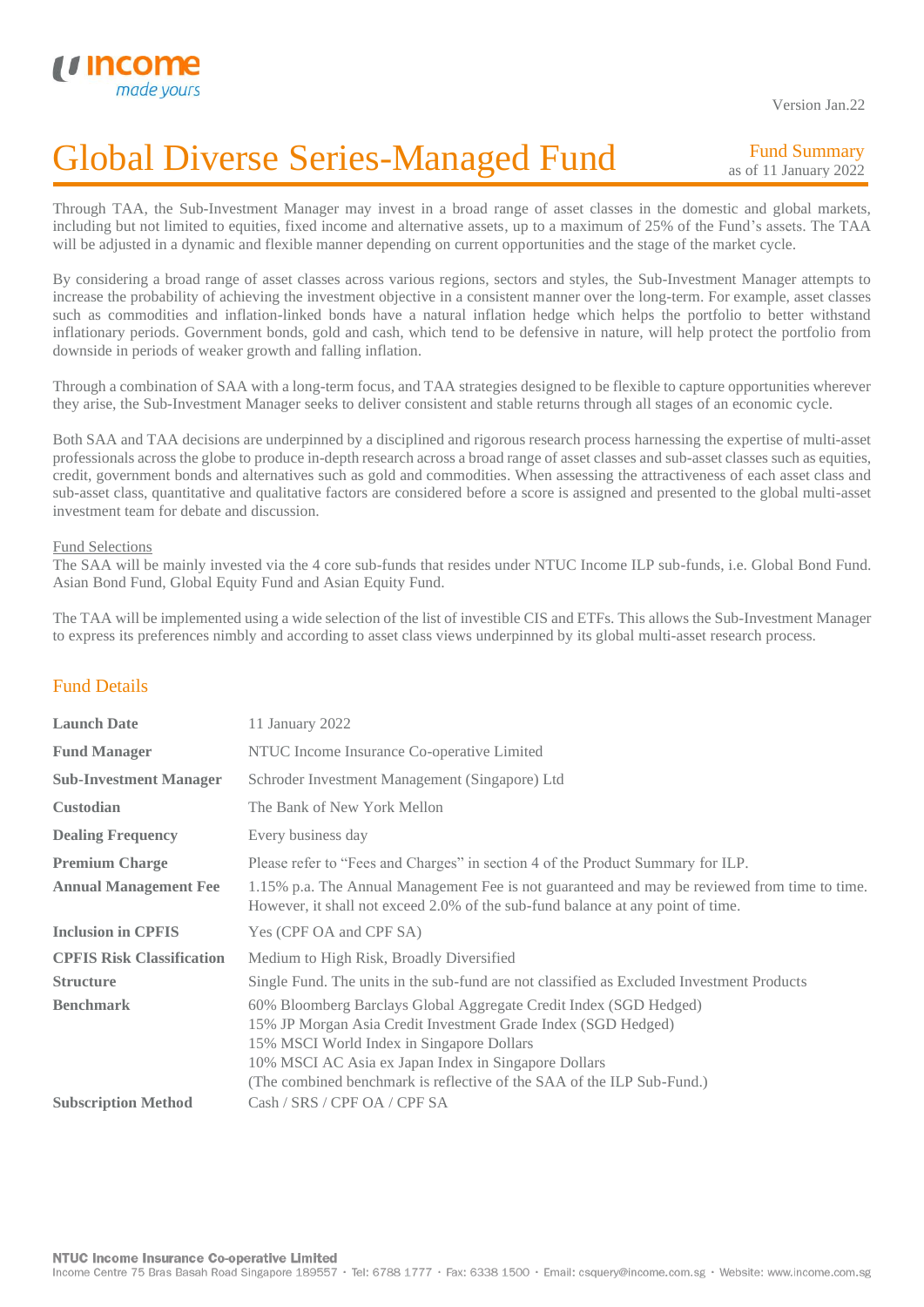

I

Version Jan.22

# Global Diverse Series-Managed Fund

Fund Summary as of 11 January 2022

**Financial Year End** 31 December **Distribution** The sub-fund currently does not make any distributions pay-outs.

# Past Performance (As of 31 August 2021)

As the sub-fund has been constituted for less than 12 months, information on the past performance of the composite benchmark has been used as a proxy.

|                  |      | 1-month 3-month 6-month 1-year 3-year 5-year |      |      |      |      |
|------------------|------|----------------------------------------------|------|------|------|------|
| <b>Benchmark</b> | 0.46 | 2.42                                         | 3.98 | 7.68 | 7.65 | 6.15 |

^Returns above one year are annualised. Past performance is not indicative of future performance.

### Fund Manager

The sub-fund is managed by NTUC Income Insurance Co-operative Limited and sub-managed by Schroder Investment Management (Singapore) Ltd.

This sub-fund invests mainly into the 4 core sub-funds that reside under NTUC Income ILP sub-funds i.e. Global Bond Fund, Asian Bond Fund, Global Equity Fund and Asian Equity Fund. The Sub-Investment Managers of the Global Bond Fund are PIMCO Asia Pte Ltd and Invesco Asset Management Singapore Ltd. The Sub-Investment Manager of the Asian Bond Fund is BlackRock (Singapore) Limited. The Sub-Investment Managers of the Global Equity Fund are Morgan Stanley Investment Management Company, MFS International Singapore Pte Ltd, and Wellington Management Singapore Pte Ltd. The underlying manager of the Asian Equity Fund is Schroder Investment Management (Singapore) Ltd.

Further information on underlying core sub-funds can be found in respective Fund Summaries and Product Highlights Sheets available on our website www.income.com.sg/fund/coopprices.asp

### Risks

#### **Key Risks**

Income's ILP sub-funds are intended for long-term investment, it is not suited for any short-term speculation. You should not expect to obtain any short-term gains from investing in Income's ILP sub-funds. It is important that your investment suit your risk appetite. You may wish to consult your financial adviser before investing in any ILP sub-fund.

The securities and instruments in which the sub-fund may invest are subject to market fluctuations and other risks inherent in such investments and there can be no assurance that any appreciation in value will occur.

You should be aware that past performance is not indicative of future performance. The value of the units may rise or fall as the performance of the sub-fund changes.

The risk factors may cause you to lose some or all of your investments. A description of the major risks is provided below. This is not an exhaustive list of risks.

#### **Market and Credit Risks**

You are exposed to market risks. Prices of the securities held by the sub-fund may go up or down, sometimes rapidly or unpredictably. Securities may decline in value due to factors affecting securities markets generally or particular industries.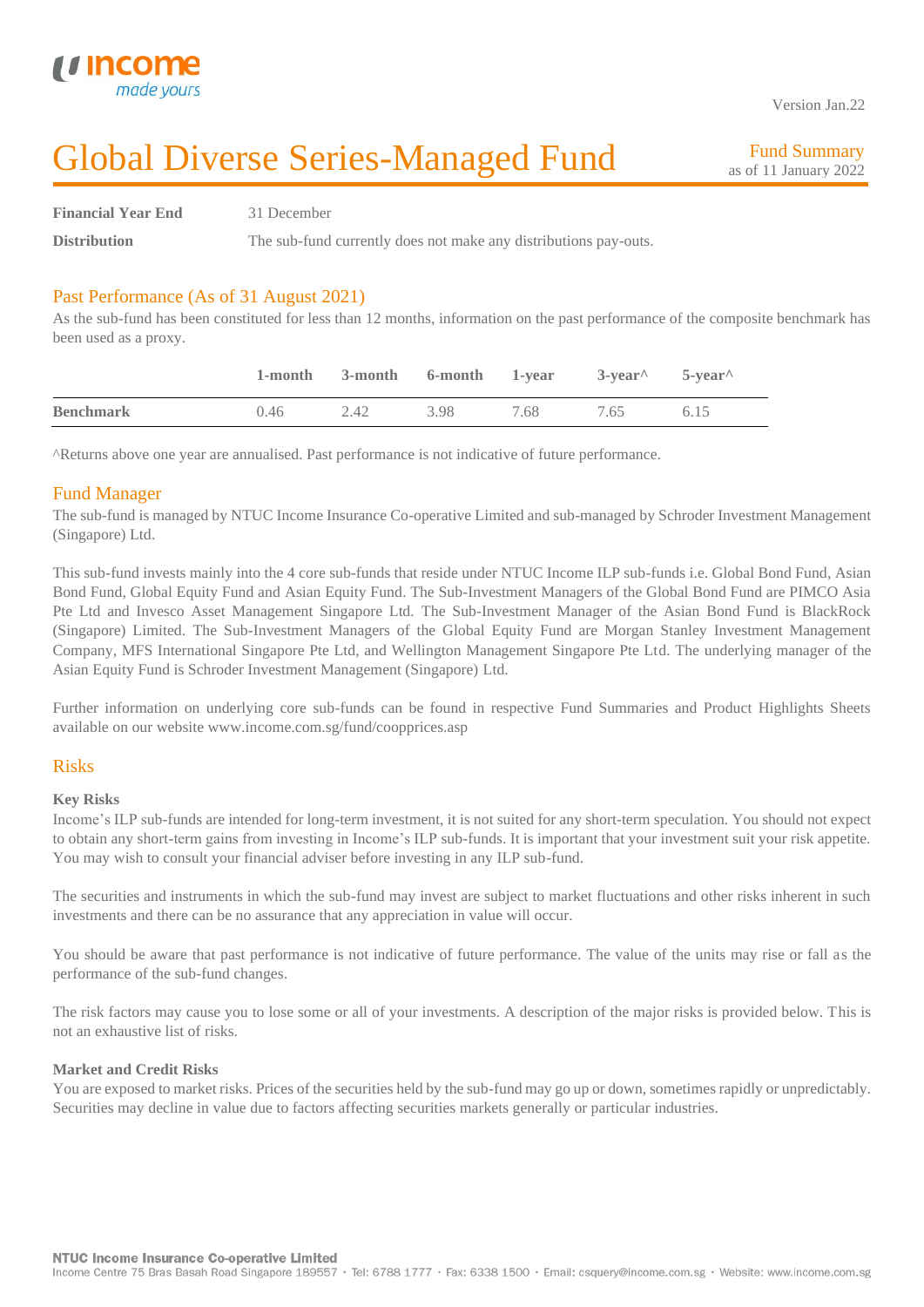Version Jan.22

# Global Diverse Series-Managed Fund I

Fund Summary as of 11 January 2022

You are exposed to interest rate risks. The sub-fund's investment in debt securities may be subject to the risk of interest rate fluctuations which may cause the price of debt securities to go up or down. In general, as nominal interest rates rise, the value of fixed income securities is likely to fall.

You are exposed to currency risks. Changes in exchange rates between currencies or the conversion from one currency to another may cause the value of the sub-fund's investments to diminish or increase. Currency exchange rates may fluctuate significantly over short periods of time. The Sub-Investment Manager will actively hedge the foreign currency exposure in order to manage the currency risk but will not knowingly leverage in the foreign currency exposure.

You are exposed to credit risks. Changes in the financial condition or credit standing of an issuer may negatively affect the underlying fund. An issuer of fixed income securities may suffer adverse changes in its financial condition and unable to pay the principal and/or interest on the instrument.

You are exposed to sovereign debt risks. The sub-fund may invest in bonds issued or guaranteed by governments or authorities, which may involve political, economic, default or other risks.

You are exposed to emerging markets risks. Emerging markets will generally be subject to greater political, legal, counterparty and operational risks.

You are exposed to foreign investment restriction risks. Some countries prohibit or restrict investment, or the repatriation of income, capital or the proceeds from the sale of securities. The sub-fund may incur higher costs investing in these countries. Such restrictions may delay the investment or repatriation of capital of the sub-fund.

#### **Liquidity Risks**

You are exposed to liquidity risks. There is no secondary market for the sub-fund. All redemption requests should be made to the Manager. In exceptional circumstances, the sub-fund's investment in the underlying fund may not be readily redeemable.

#### **Product-Specific Risks**

You are exposed to equity risks. The underlying fund may invest in stocks and other equity securities and their derivatives which are subject to market risks that historically have resulted in greater price volatility than that experienced by bonds and other fixed income securities.

You are exposed to foreign securities risks. Investments in foreign securities are subject to numerous risks resulting from market and currency fluctuations, future adverse political and economic developments, the possible imposition of restrictions on the repatriation of currency or other governmental laws or restrictions, reduced availability of public information concerning issuers and the lack of uniform accounting, auditing and financial reporting standards or of other regulatory practices and requirements comparable to those applicable to companies in the investor's domicile. In addition, securities of companies may be illiquid and their prices volatile and, with respect to certain countries, the possibility exists of expropriation, nationalisation, exchange control restrictions, confiscatory taxation and limitations on the use or removal of funds, or other assets, including withholding of dividends.

You are exposed to derivatives risks. The sub-fund may invest in derivatives instruments including futures, options, forwards, swaps or credit derivatives for purposes of hedging and/or efficient portfolio management. Derivatives involve risks different from, and, in some cases, greater than, the risks presented by more traditional securities investments. The usage of derivatives may negatively impact the value of the sub-fund. The sub-fund's exposure to financial derivatives or embedded financial derivatives will be calculated in accordance with provisions of the Code on Collective Investment Schemes. The Manager will ensure that the risk management and compliance procedures are adequate and have been or will be implemented and that it has the necessary expertise to manage the risks relating to the use of financial derivatives.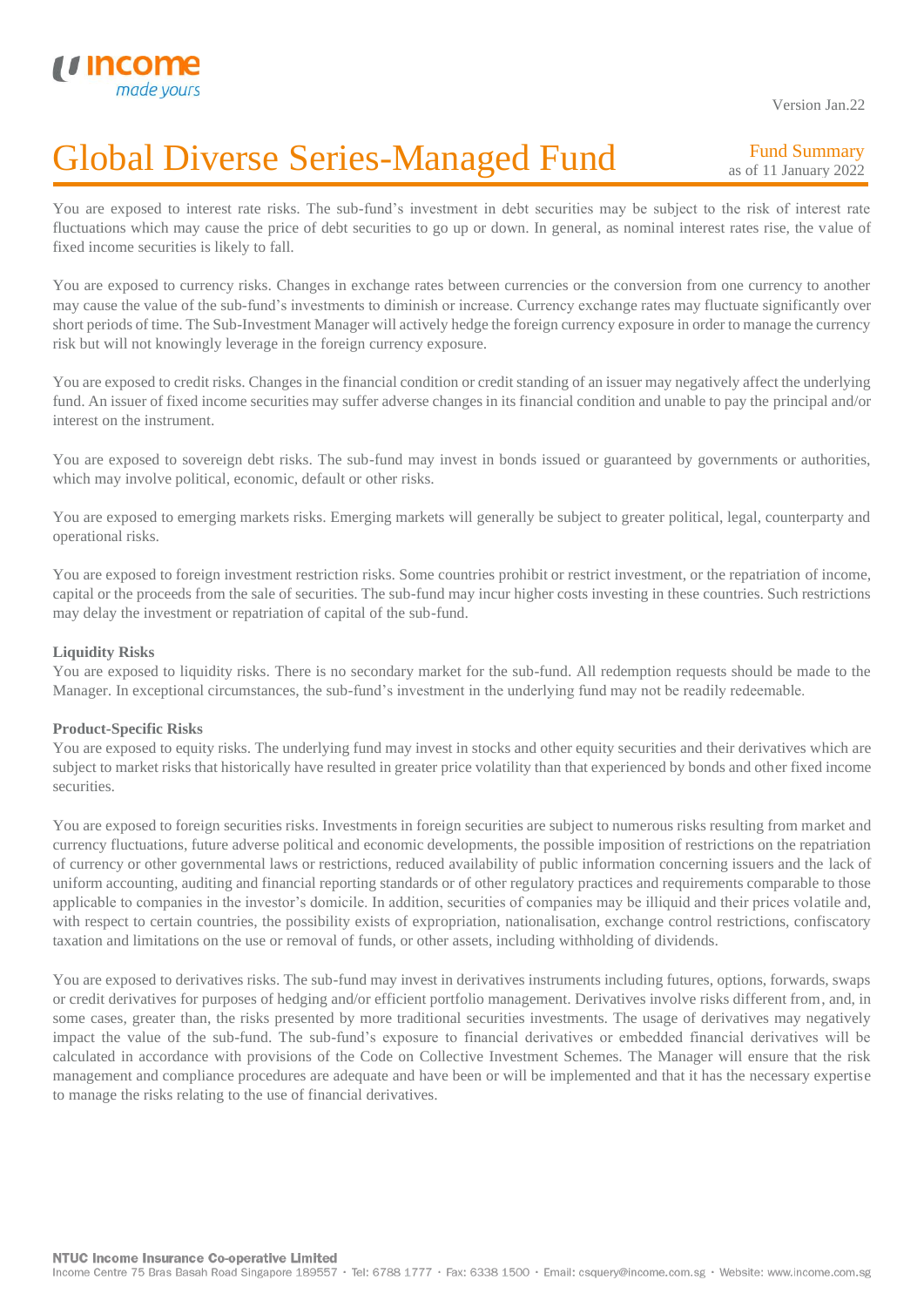

# Global Diverse Series-Managed Fund I

Fund Summary as of 11 January 2022

You are exposed to risks associated with investing through the Shanghai-Hong Kong Stock Connect and Shenzhen-Hong Kong Stock Connect. The underlying fund may invest in China A-Shares of mainland China through the Shanghai-Hong Kong Stock Connect and/or the Shenzhen-Hong Kong Stock Connect. The current regulations relating to the Stock Connect are untested and subject to change which may have potential retrospective effects.

You are exposed to high yield risks. The sub-fund may be subject to greater levels of interest rate, credit and liquidity risks than funds that do not invest in such securities.

# Expense and Turnover Ratio

As the sub-fund has been constituted for less than 12 months, information on the expense ratio and turnover ratio are not available.

### Soft Dollar Commission or Arrangement

The Manager and Sub-Investment Manager did not retain for its own account, cash or commission rebates arising out of transactions executed in or outside Singapore. The Manager and Sub-Investment Manager also did not receive soft dollars for the sub-fund.

# Conflicts of Interest

As the Manager of various ILP sub-funds and insurance funds, we may from time to time have to deal with competing or conflicting interests between these sub-funds/insurance funds. However, we will use all reasonable endeavours to act fairly and in the best interest of the sub-fund. We will conduct all transactions with or for the sub-fund on an arm's length basis. The Manager has in place policies and procedures to monitor and mitigate conflicts of interest which may arise in the management of these sub-funds. We believe that these policies and procedures are reasonably designed to ensure that portfolio management decisions are made in the best interest of the sub-fund and each sub-fund is treated fairly, regardless of the existence of any conflict.

Schroder has in place policies and procedures to mitigate conflicts of interest which may arise in the management of clients' accounts. Schroder believes that these policies and procedures are reasonably designed to ensure that clients are treated fairly and material conflicts of interest are either avoided or are managed to avoid damage to a client's interests.

# Other Parties

The auditor of this sub-fund is KPMG LLP. Please note that financial results ending 31 December of each year will be audited.

# Material Information

There is no material information that will adversely impact the valuation of the sub-fund.

# **Reports**

If you wish to track the performance of the sub-funds you have invested in, you can refer to the Semi-Annual Fund Report and the Annual Fund Report for our ILP sub-funds.

The financial year-end of Income's ILP sub-funds is 31 December of each year. You can find the semi-annual financial statements in the Semi-Annual Fund report, and the annual audited financial statements in the ILP Financial Statements. The Semi-Annual Fund Report will be available by the end of August of each year, and the Annual Fund Report and annual audited financial statements by the end of March of the following year respectively.

The Semi-Annual Fund Report and Annual Fund Report are available on Income's website at www.income.com.sg/fund/coopprices.asp, and the annual audited financial statements are available at www.income.com.sg/aboutus/reports-publications. Alternatively, you can also approach our insurance advisers, contact us at 6788 1122 / 6788 1777, or email csquery@income.com.sg to request for a copy of the reports.